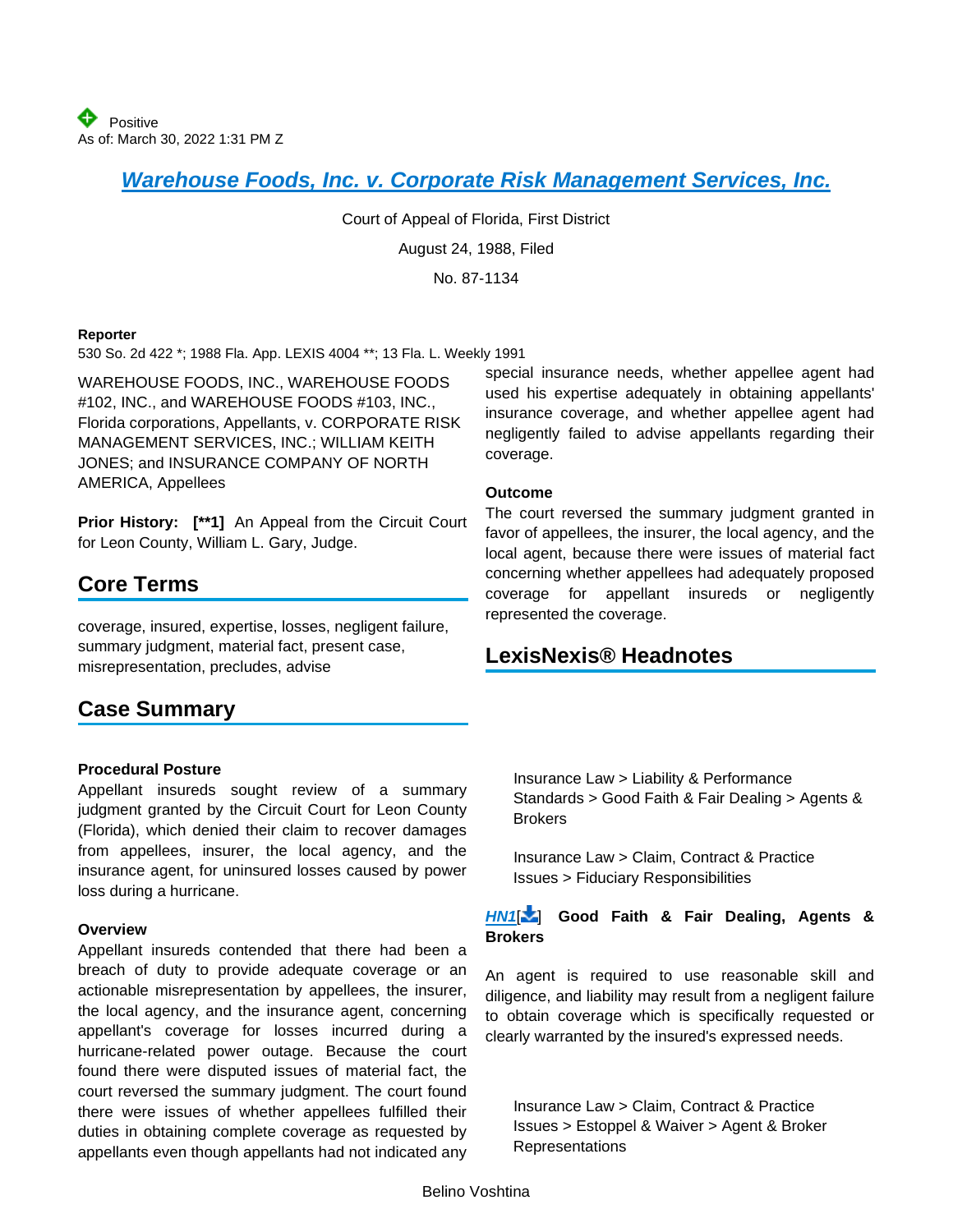Real Property Law > Common Interest Communities > Condominiums > Condominium Associations

Insurance Law > Liability & Performance Standards > Disclosure Obligations by Insureds > General Overview

Insurance Law > Liability & Performance Standards > Disclosure Obligations by Insureds > Warranties

Insurance Law > Claim, Contract & Practice Issues > Estoppel & Waiver > Misrepresentations

Insurance Law > Claim, Contract & Practice Issues > Estoppel & Waiver > Policy Coverage Issues

Insurance Law > Claim, Contract & Practice Issues > Fiduciary Responsibilities

### *[HN2](https://advance.lexis.com/api/document?collection=cases&id=urn:contentItem:3RX6-FX20-003F-3404-00000-00&context=1000516&link=LNHNREFclscc2)*[ [\]](#page-1-1) **Estoppel & Waiver, Agent & Broker Representations**

When an insured reasonably relies upon an agent's claimed expertise and advice, liability may be based upon the agent's negligent failure to properly advise the insured as to coverage. A misrepresentation by the agent might warrant an estoppel precluding the insurer from denying coverage.

**Counsel:** Jose J. Elortegui, of Gardner, Shelfer & Duggar, Tallahassee, for Appellees Jones and CRMS.

Marily M. McFadden, of Field, Granger, Santry & Mitchell, Tallahassee, for Appellee INA.

**Judges:** Wentworth, J. Ervin and Wigginton, JJ., concur.

**Opinion by:** WENTWORTH

## **Opinion**

**[\*423]** Appellants seek review of a summary final judgment denying their claim to recover damages for uninsured losses. The lower court rejected appellants' contention that there had been a breach of duty to provide adequate coverage or an actionable misrepresentation by the insurer, the local agency, and the insurance agent. We find that disputed issues of material fact were presented in this regard and that summary judgment therefore should not have been granted.

Appellants are corporations which were doing business as grocery stores and allegedly sustained losses when utility service was interrupted for several days after a hurricane. An insurance claim was submitted for the loss, but was denied due a policy provision limiting such coverage to those situations where there is damage to the insured's buildings or equipment. Appellants filed a complaint seeking recovery **[\*\*2]** for their losses, asserting that they had relied upon the expertise of the insurer's agent. It was further asserted that this agent had advised that appellants would be "fully covered . . . and did not need any other coverage."

<span id="page-1-0"></span>**[HN1](https://advance.lexis.com/api/document?collection=cases&id=urn:contentItem:3RX6-FX20-003F-3404-00000-00&context=1000516&link=clscc1)<sup>[4[\]](#page-0-0)</sup>** An agent is required to use reasonable skill and diligence, and liability may result from a negligent failure to obtain coverage which is specifically requested or clearly warranted by the insured's expressed needs. *See [Sheridan v. Greenberg, 391 So.2d 234 \(Fla. 3d](https://advance.lexis.com/api/document?collection=cases&id=urn:contentItem:3RRM-D0H0-003C-X1N5-00000-00&context=1000516)  [DCA 1981\)](https://advance.lexis.com/api/document?collection=cases&id=urn:contentItem:3RRM-D0H0-003C-X1N5-00000-00&context=1000516)*; *[Caplan v. LaChance, 219 So.2d 89 \(Fla. 3d](https://advance.lexis.com/api/document?collection=cases&id=urn:contentItem:3RRM-88P0-003C-W04B-00000-00&context=1000516)  [\[\\*424\]](https://advance.lexis.com/api/document?collection=cases&id=urn:contentItem:3RRM-88P0-003C-W04B-00000-00&context=1000516) DCA [1969\)](https://advance.lexis.com/api/document?collection=cases&id=urn:contentItem:3RRM-88P0-003C-W04B-00000-00&context=1000516)*. The claimed loss in the present case was largely due to spoilage of inventory in cold storage, and appellants admitted that they did not directly advise the agent of any special insurance needs in this regard. But the record contains testimony that appellants did express a desire to be fully insured, questioning whether "everything" was covered and specifically inquiring about acts of God; that the agent repeatedly advised appellants that the insurance proposal contained all the coverage they needed; and that in accepting the proposal appellants relied upon the agent's expertise and assurances **[\*\*3]** that the policy would provide full coverage.

<span id="page-1-1"></span>**[HN2](https://advance.lexis.com/api/document?collection=cases&id=urn:contentItem:3RX6-FX20-003F-3404-00000-00&context=1000516&link=clscc2)<sup>[4[\]](#page-0-1)</sup>** When an insured reasonably relies upon an agent's claimed expertise and advice, liability may be based upon the agent's negligent failure to properly advise the insured as to coverage. *See Seascape of Hickory Point Condominium Association v. Associated Insurance Services, 443 So.2d 488 (Fla. 2d DCA 1984)*. And a misrepresentation by the agent might warrant an estoppel precluding the insurer from denying coverage. *See Crown [Life Insurance Co. v. McBride, 517 So.2d](https://advance.lexis.com/api/document?collection=cases&id=urn:contentItem:3RRM-XF20-003D-X07W-00000-00&context=1000516)  [660 \(Fla. 1987\)](https://advance.lexis.com/api/document?collection=cases&id=urn:contentItem:3RRM-XF20-003D-X07W-00000-00&context=1000516)*; *[Peninsular Life Insurance Co. v. Wade,](https://advance.lexis.com/api/document?collection=cases&id=urn:contentItem:3RRM-9370-003C-X2BM-00000-00&context=1000516)  [425 So.2d 1181 \(Fla. 2d DCA 1983\)](https://advance.lexis.com/api/document?collection=cases&id=urn:contentItem:3RRM-9370-003C-X2BM-00000-00&context=1000516)*. In the present case appellants presented a factual predicate for their claim, and the existence of these issues of material fact precludes summary judgment. *See [Aloff v. Neff-](https://advance.lexis.com/api/document?collection=cases&id=urn:contentItem:3RRM-6T60-003C-X081-00000-00&context=1000516)[Harmon, Inc., 463 So.2d 291 \(Fla. 1st DCA 1984\)](https://advance.lexis.com/api/document?collection=cases&id=urn:contentItem:3RRM-6T60-003C-X081-00000-00&context=1000516)*.

The order appealed is reversed and the cause remanded.